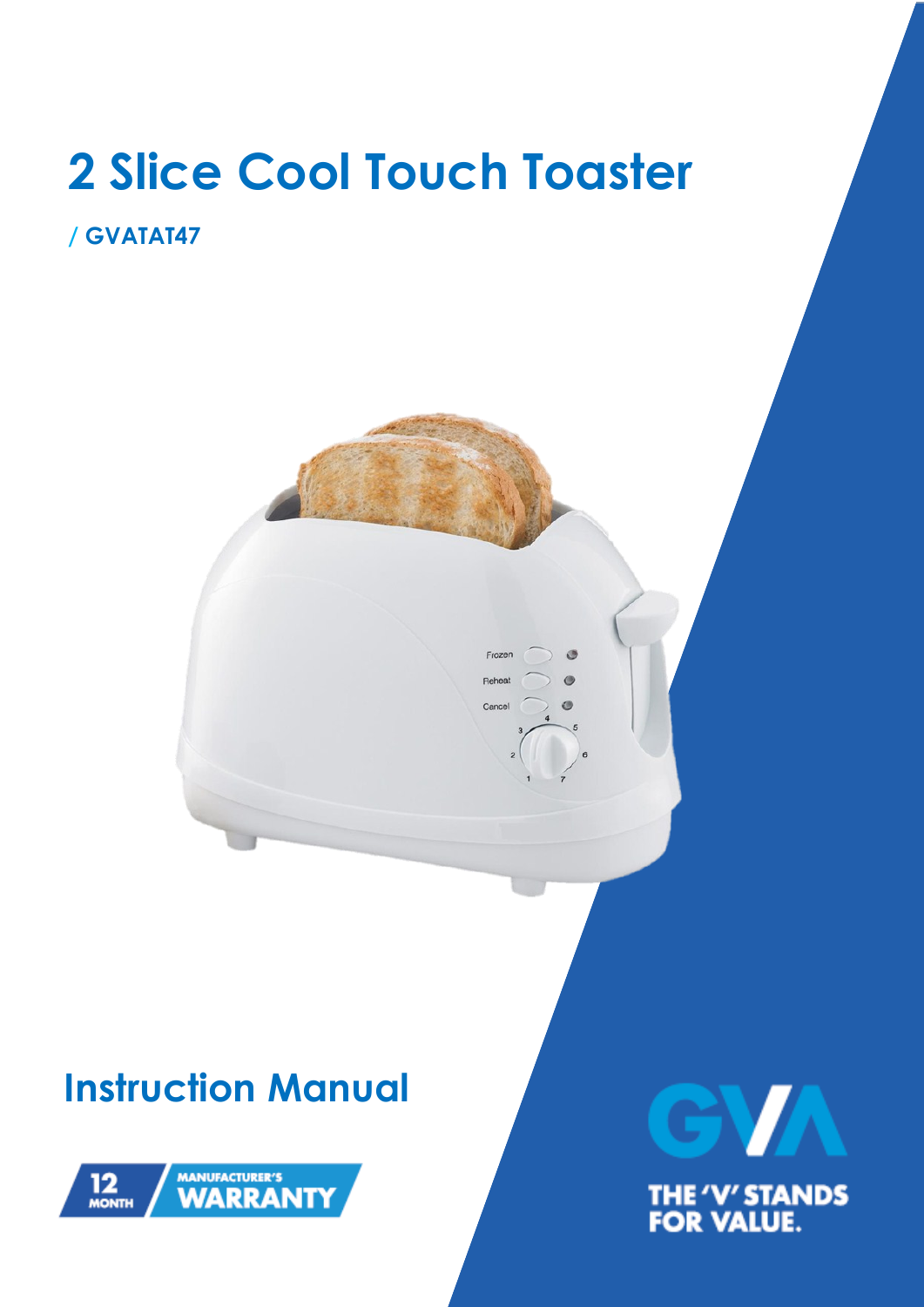### **BEFORE FIRST USE**

Read and follow all the instructions in this "Use And Care" even if you feel you are familiar with the product, and find a place to keep it handy for future reference.

Your attention is drawn particularly to the sections concerning "IMPORTANT SAFEGUARDS" and "FOR YOUR SAFETY".

For your convenience record the complete model number (located on the product identification plate) and the date you received the product, together with your purchase receipt and attach to the warranty and service information. Retain in the event that warranty service is required.

NOTE: The rating of this product (as marked on the product identification plate) is based on specific loading tests. Normal use or the use of other recommended attachments may draw significantly less power.

## **IMPORTANT SAFEGUARDS**

**When using any electrically powered product, basic safety precautions should always be followed, including the following:**

PLEASE READ ALL INSTRUCTIONS CAREFULLY BEFORE USING THE PRODUCT.

**WARNING** - to reduce the risk of fire, electrical shock or injury to persons or property:

- Always operate the product from a power source of the same voltage, frequency and rating as indicated on the product identification plate.
- Close supervision is necessary when the product is used by or near children or invalids. Do not allow children to use it as a toy.
- Do not operate any product with a damaged cord or plug, or after the product malfunctions, or is dropped or appears damaged in any way. Return the complete product to the place of purchase for inspection, repair or replacement.
- This product should not be used in the immediate vicinity of water, such as bathtub, washbowls, basins or other vessels containing liquids where the likelihood of immersion or splashing could occur.
- Never place or operate the unit where any part of it could come into contact with any hot surface (such as a gas or electric hot plate or heated oven).
- Do not allow the cord to hang over the edge of a table or bench or touch hot surfaces. Allow unit to cool before wrapping cord around base for storage.

CAUTION: Bread may burn, even on the "lightest" setting. Toasters should NOT be used near or below curtains or other combustible materials and should always be attended when in use.

- Under no circumstances should knives, forks or other objects be used to dislodge food from the toaster when it is plugged in.
- Metal foil packages, utensils, wrapped or oversize food must not be inserted in the toaster as they may involve a risk of fire or electric shock.
- Do not cover the bread slots during toasting.
- Failure to regularly clean the crumb tray compartment may result in a fire hazard. Never operate without the crumb tray in position.
- Do not clean with metal scouring pads. Pieces can break off the pad and touch live electrical parts, resulting in the risk of electric shock.
- Do not place "buttered" or other such treated items in the toaster since it may create a fire or electrical hazard.
- Ensure that the power cord is kept away from the top and sides of the toaster when in use.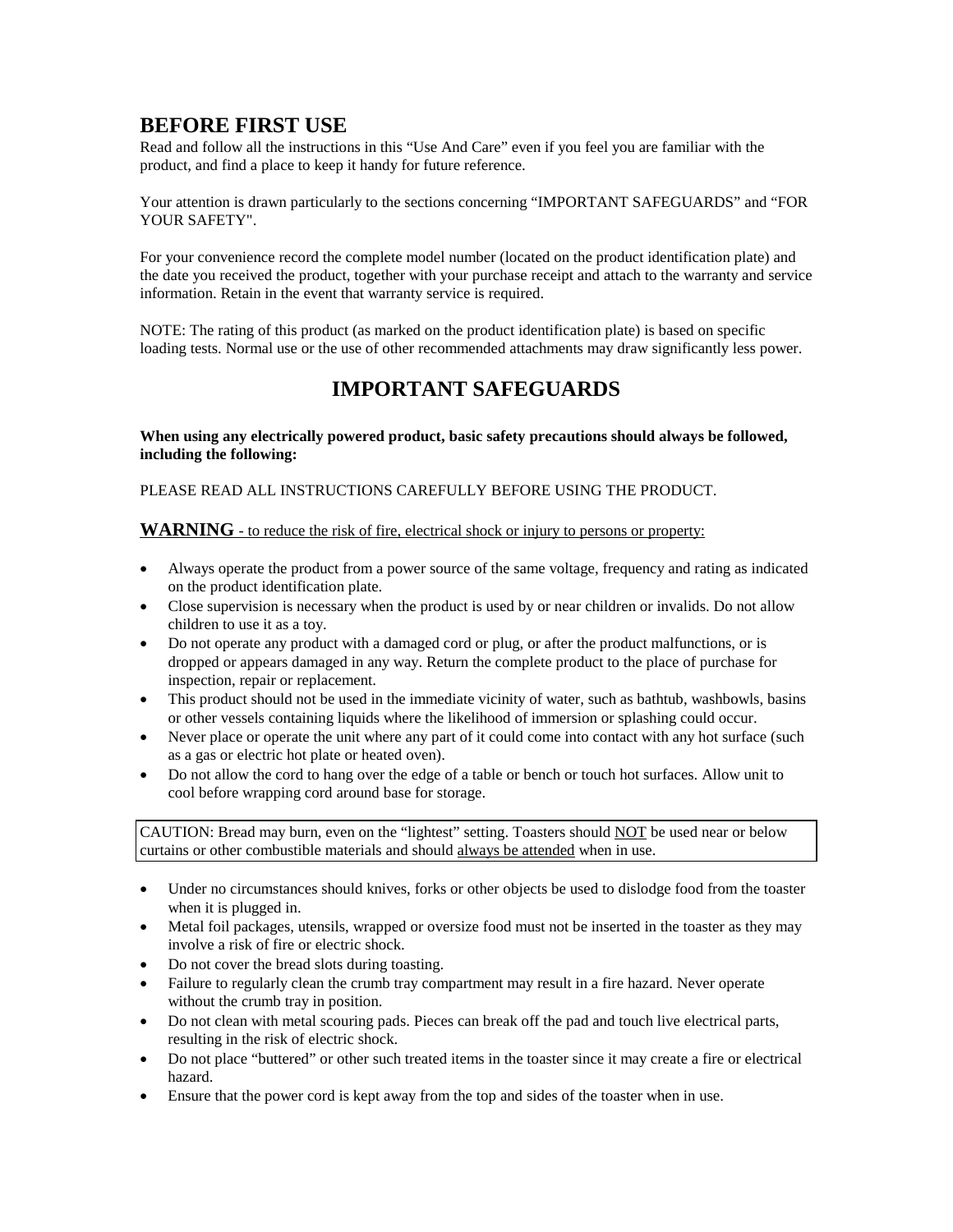- Switch off and unplug from outlet when not in use, before assembling or disassembling parts and before cleaning. Remove by grasping the plug - do not pull on the cord.
- Do not use the appliance for other than its intended use.
- Do not leave the appliance unattended when switched on.
- Care must be taken not to touch any hot surfaces. Allow unit to cool before wrapping cord around base for storage.
- Do not place this appliance on or near a hot gas or electric burner, in or where it could touch a heated oven or a microwave oven.
- Do not use this appliance outdoors.
- Do not place objects on the product or allow objects to obstruct the inlet or outlet openings, or operate in close proximity to walls or curtains, etc.
- The use of attachments or accessories not recommended or sold by the product distributor may cause personal or property hazards or injuries.
- This product is intended for normal domestic/household use only.
- This appliance is not intended for use by persons (including children) with reduced physical, sensory or mental capabilities, or lack of experience and knowledge, unless they have been given supervision or instruction concerning use of the appliance by a person responsible for their safety.
- Children should be supervised to ensure that they do not play with the appliance.

## **READ AND SAVE THESE INSTRUCTIONS**

#### **FEATURES OF TOASTER**



- 1. Toasting Slots.
- 2. Frozen Button.
- 3. Reheat Button.
- 4. Cancel Button.
- 5. Electronic variable browning control.
- 6. Carriage Lever.
- 7. Crumb Tray.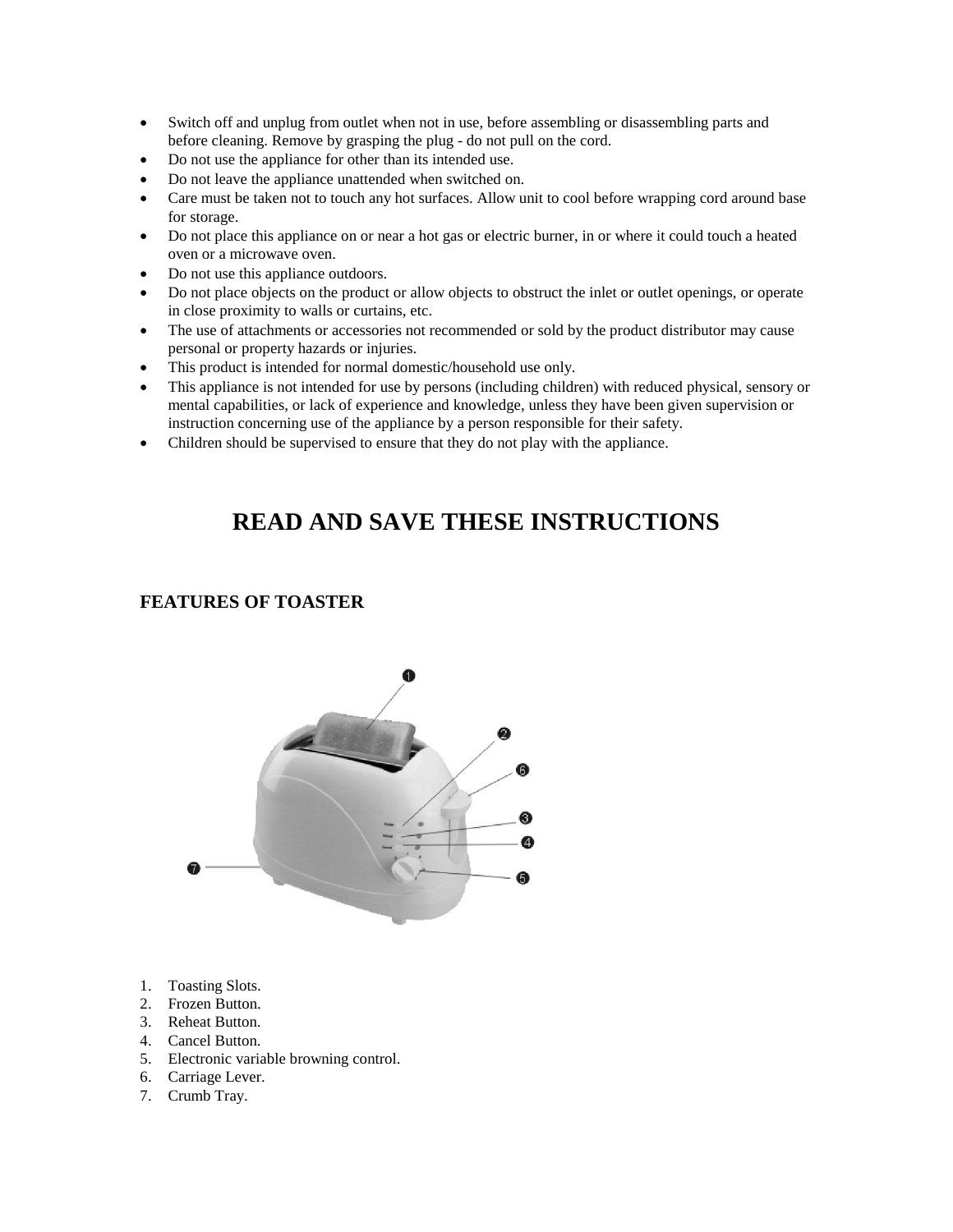#### **HOW TO USE**

- 1. Plug into an earthed power socket.
- For the first use, it is recommended that the toaster be operated without bread to burn off the dust accumulated on the new element that will disperse giving off an unpleasant smell; when doing this it is recommended that the browning control be set to the medium setting.
- 2. Place bread into slots use slices of equal size, thickness and freshness. Avoid torn and broken slices that may get lodged in the toasting wells.
- 3. Set browning control to suit the required degree of brownness, from No.1 to No. 7 on the browning control knob. (No.1- lightest, No.7 darkest). Different breads will require different settings. The higher the number (1-7) the longer the toasting cycle and the darker the toast colour.
- 4. Press the carriage handle down fully to the latched position. NOTE: The carriage will not latch down unless the power is switched ON.
- 5. When the toasting cycle is complete, the carriage will rise and the toaster will switch off.

NOTE: The toasting cycle can be interrupted at any time by depressing the Cancel button adjacent to the browning control knob.

#### **REHEAT BUTTON**

The Reheat function is designed to reheat already toasted bread only and will not brown the bread further.

- 1. Insert the toast to be reheated into the bread slots.
- 2. Press the Carriage lever down and at the same time press the Reheat button.
- 3. When the reheat cycle is complete, the carriage will rise and the toaster will switch off. To terminate the cycle before it is completed, simply press the Cancel button

#### **FROZEN BUTTON**

The Defrost function is designed to firstly defrost and then toast the bread, which extends the toasting cycle slightly.

- 1. Insert the bread into the bread slots.
- 2. Turn the Browning control to the desired position
- 3. Press the Carriage lever down until it locks into position and at the same time press the Defrost button to select the defrost function.
- 4. When the toasting cycle is complete, the carriage will rise and the toaster will switch off. To terminate the cycle before it is completed, simply press the Cancel button.

**NOTE:** *In the unlikely event that the bread or crumpet becomes jammed, switch the toaster off at the power outlet, remove the plug from the supply socket and carefully ease the bread out of the toaster, ensuring that you do not damage the element.* 

#### **TOASTING NOTES**

- Toasting is a combination of drying and cooking the bread; moisture levels differ between breads, which can result in varying toasting times. Experience will determine the correct settings for toasting the various types of bread to be toasted.
- For slightly dry bread use a lower setting than normal.
- For fresh or whole wheat bread use a higher setting than normal.
- Breads with an uneven surface (such as muffins or crumpets) will require a higher setting.
- Thick cut pieces of bread (including bagels) will require longer toasting time, sometimes significantly longer, since more moisture must be evaporated before bread toasting can occur.